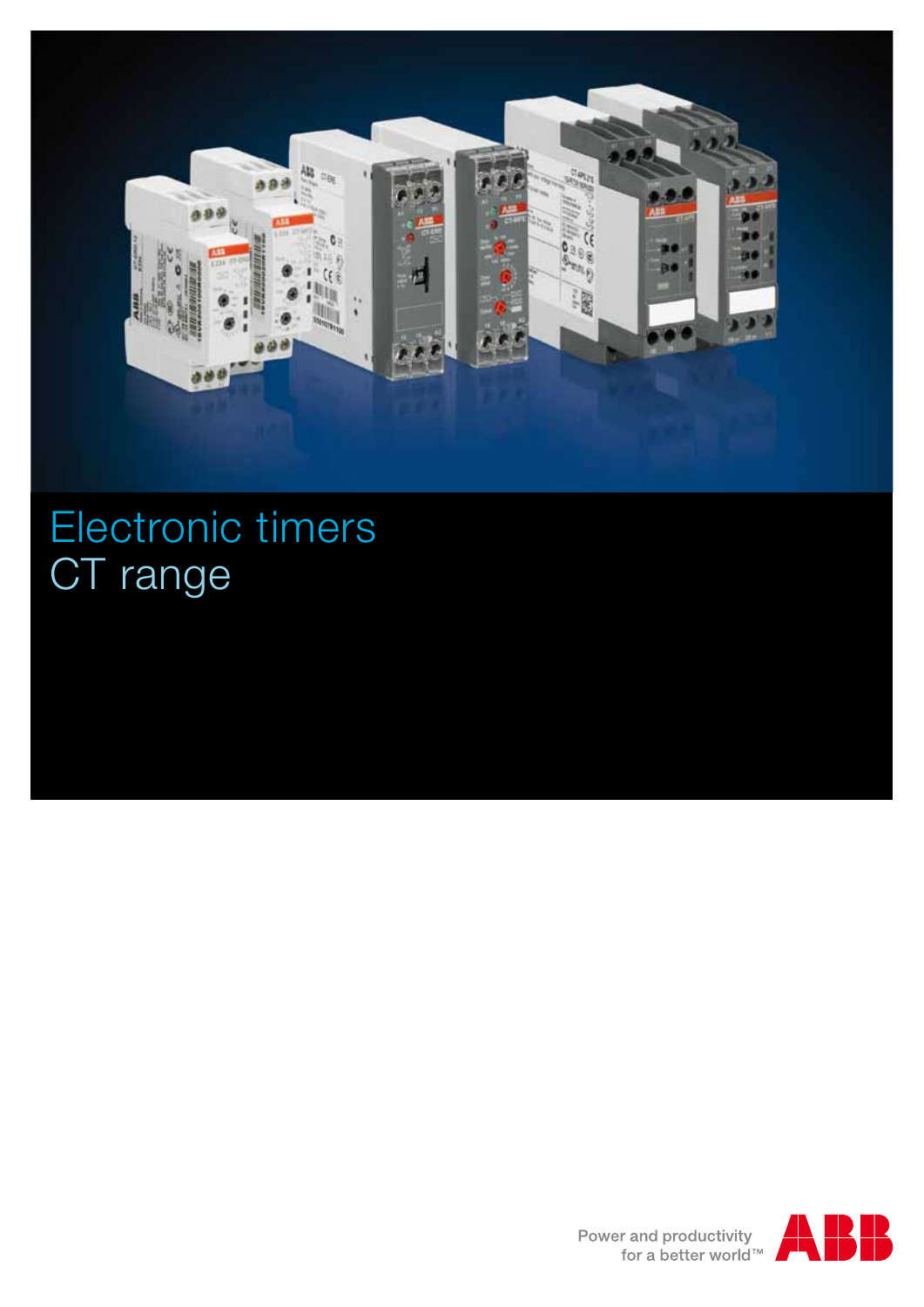## ABB electronic timers CT range



For many years, ABB's CT range electronic timers has been used in applications worldwide and has proven its excellent functionality in daily use even under the toughest conditions. Three ranges of electronic timers provide timing functions for all applications.

#### CT-D

The CT-D range with MDRC design (modular DIN rail components) in an enclosure with a width of only 17.5 mm fits into all domestic installation and distribution panels.

#### CT-E

The CT-E range offers an excellent price/performance ratio and is an ideal solution for serial applications.

#### CT-S

The highly sophisticated CT-S range in ABB's new S-range enclosure offers two different types of connection terminals and is ideally suited for universal use.

#### Accessories

The CT-S range offers the possibility of using accessories such as a remote potentiometer to adjust the time delay or a sealable transparent cover to protect against unauthorized changes in time and threshold values.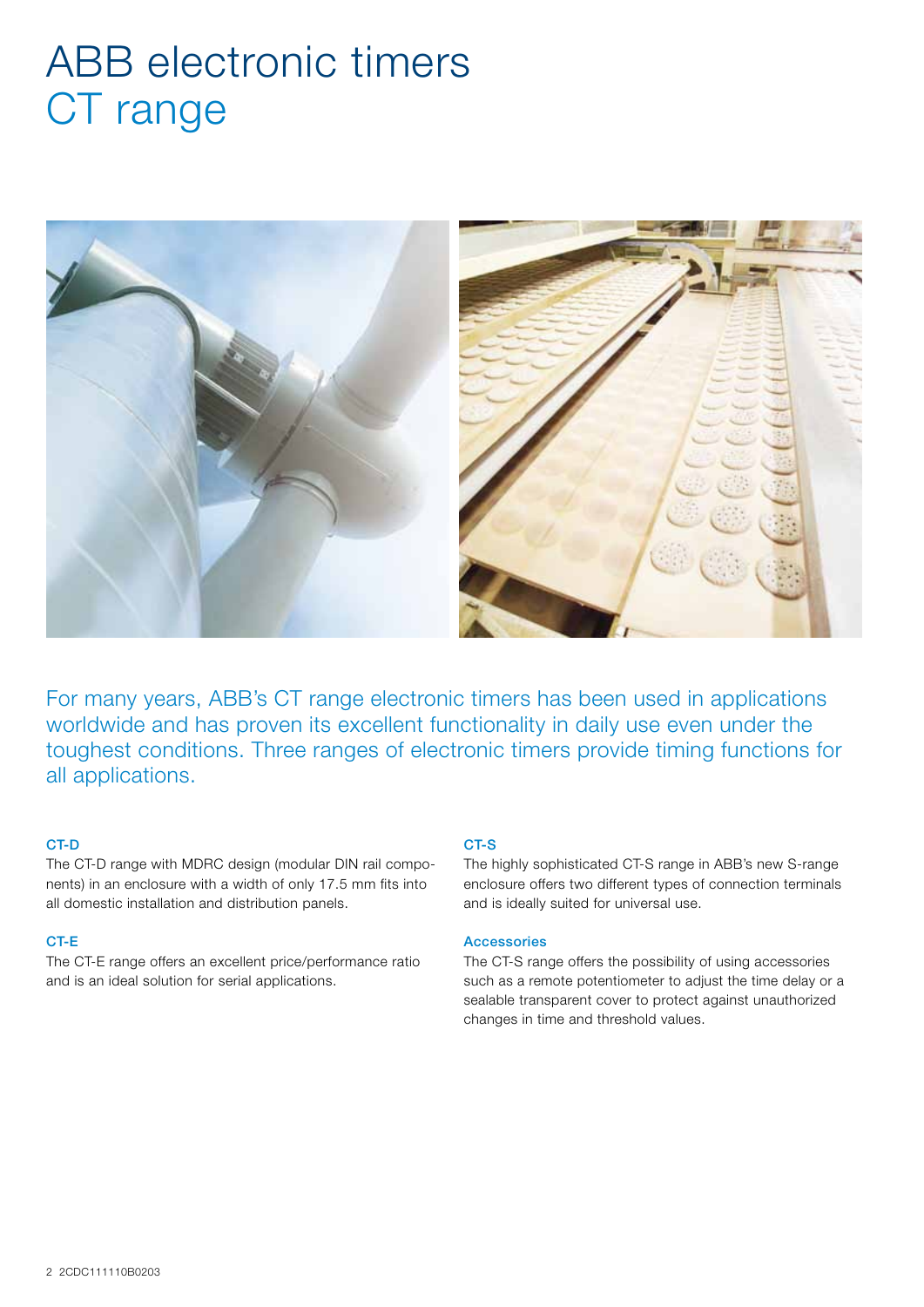# General news and benefits



The CT range includes 103 electronic timers and switching relays with 16 different functions. The electronic timers are divided into three ranges with their individual benefits. A lot of different connection terminals such as screw, chamber,

double-chamber cage and push-in connection terminals are available. Furthermore, relay outputs and solid-state outputs are also available.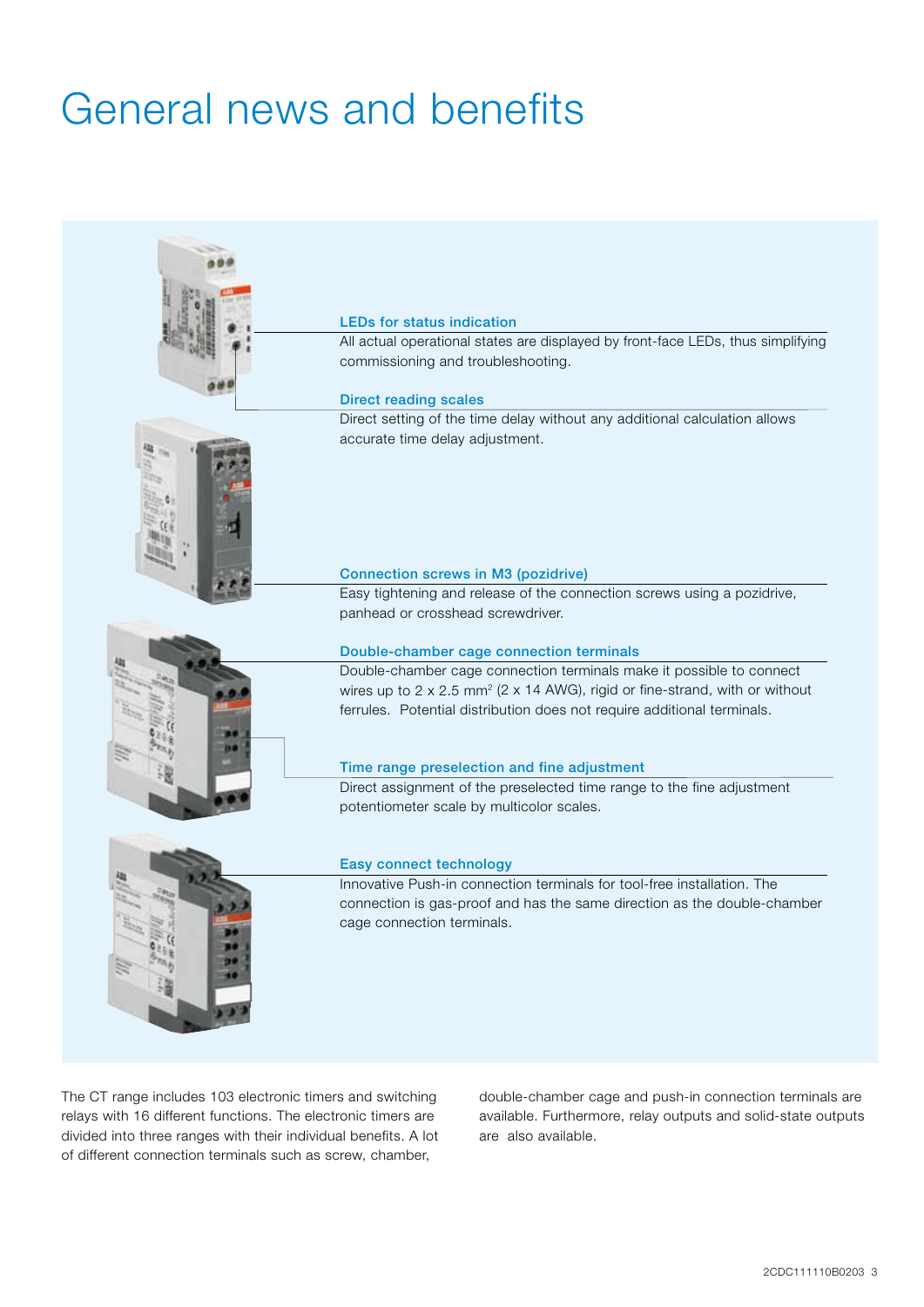### The modular CT-D range of electronic timers



The CT-D range represents a link between industry and the installation types. For maximum flexibility in operation, 10 single-function as well as 2 multifunction devices with 7 timing functions are available. The devices offer 4 or 7 time ranges from 0.05 seconds up to 100 hours. Their wide input range allows use in applications worldwide.

#### Characteristics of the CT-D range:

- − Diversity:
	- − 2 multifunction timers
	- − 10 single-function timers
- − Control supply voltages:
	- − Wide range: 12 240 V AC/DC
	- − Multi range: 24 48 V DC, 24 240 V AC
- − 4 time ranges, from 0.05 s 10 min, or
- − 7 time ranges, from 0.05 s 100 h
- − Width of only 17.5 mm
- − Light-grey enclosure in RAL 7035
- − Devices with:
	- − 1 c/o (SPDT) contact (250 V / 6 A) or 2 c/o (SPDT) contacts (250 V / 5 A)
	- − Control input: voltage-related triggering, polarized,
	- capable of switching a parallel load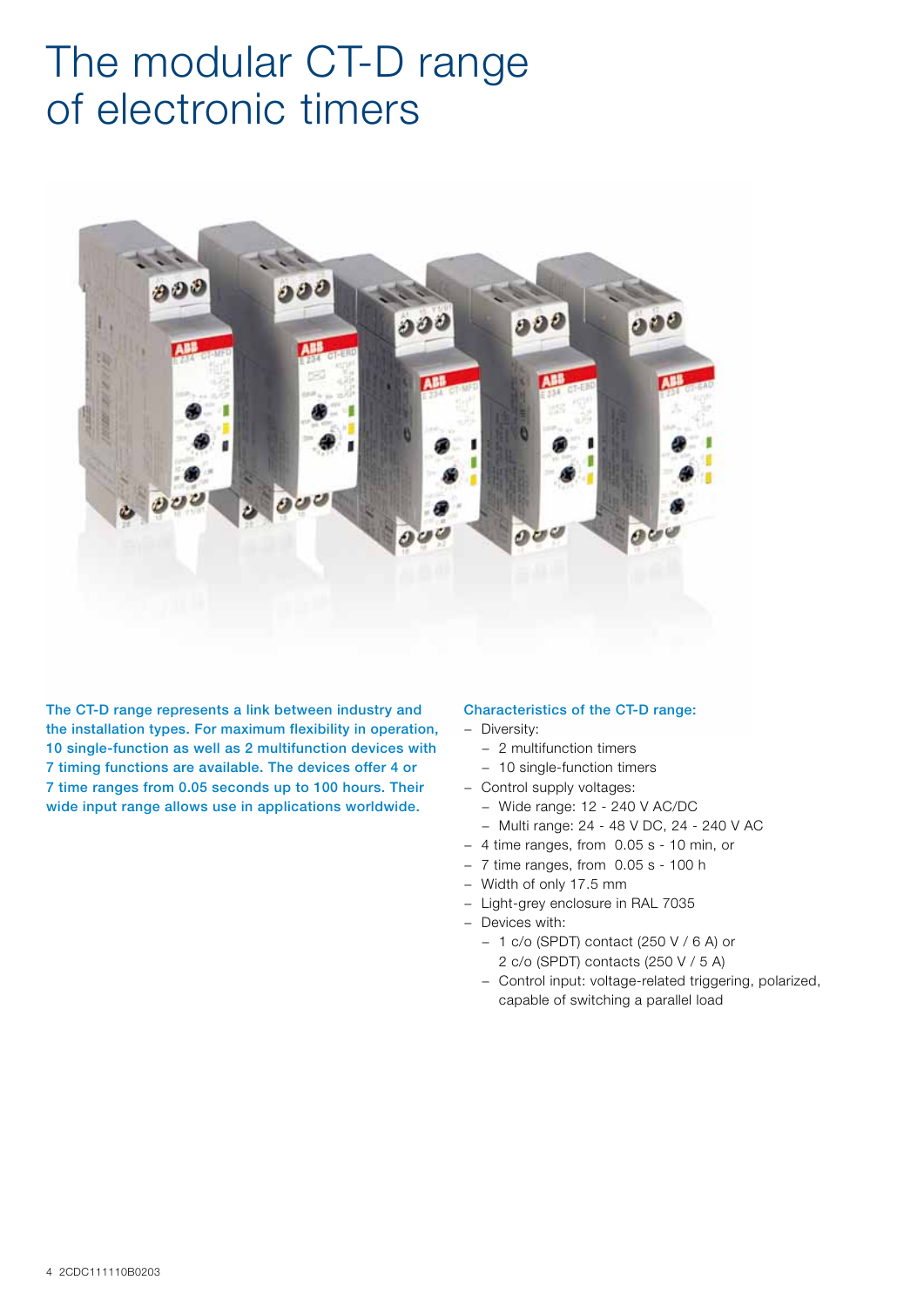#### Width and structural form:

With a width of only 17,5 mm, the CT-D range of electronic timers is ideally suited for installation in distribution panels. The light-grey enclosure (RAL 7035) perfectly fits in with ABB's MDRC products such as RCBs and MCBs.

#### Approvals / marks:

- $\frac{A_{\text{max}}}{A_{\text{max}}}$  UL 508, CAN/CSA C22.2 No.14  $\overline{\mathbb{G}}$  GOST
- $CE$  CB scheme
- CCC CCC  $c\epsilon$
- $C -$ Tick



#### Control input

Voltage-related triggering, polarized, capable of switching parallel loads.

#### 1 or 2 c/o contacts

Depending on the device.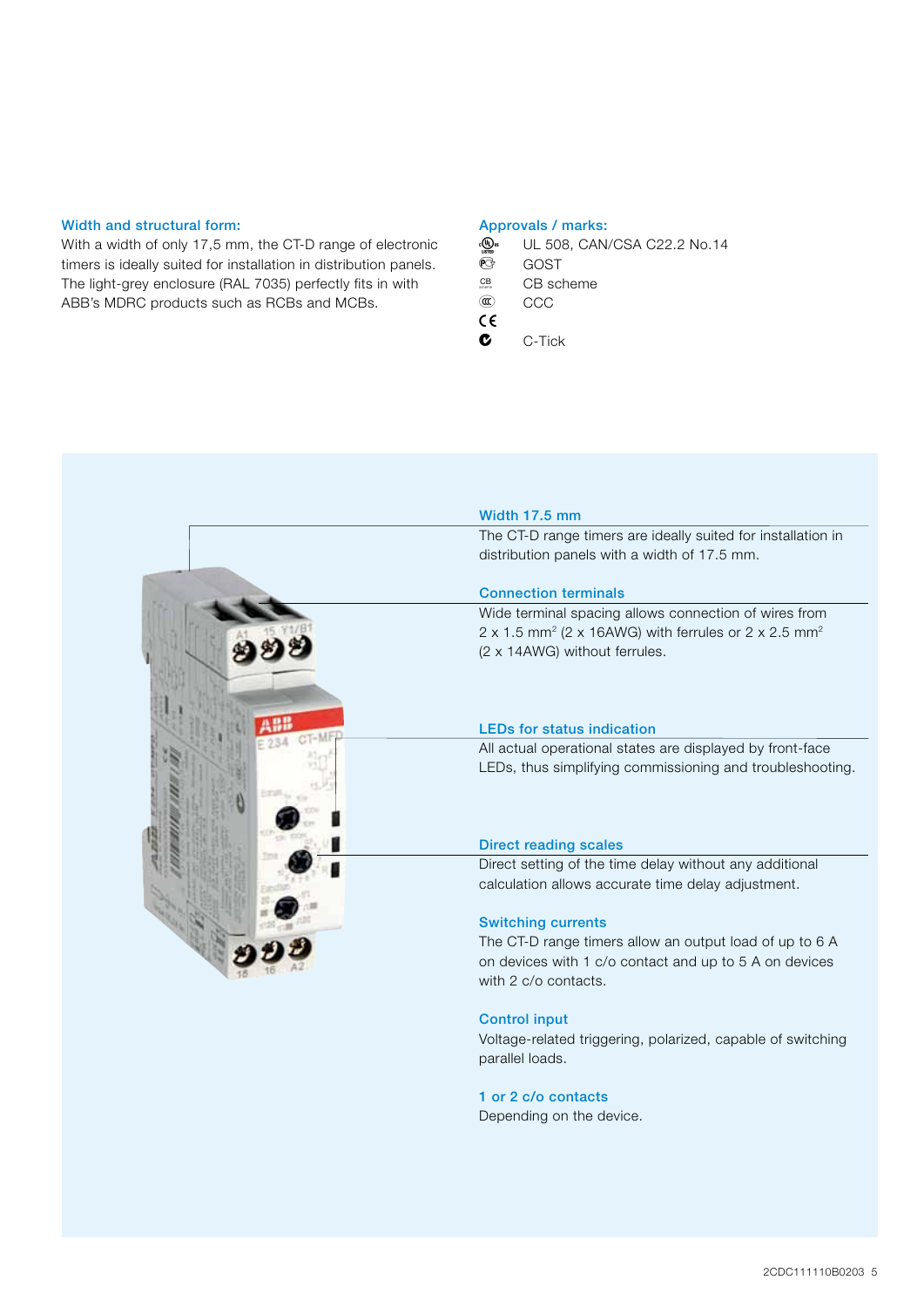### The economic CT-E range of electronic timers



The CT-E range with its excellent price/performance ratio offers an ideal solution for serial applications. 56 singlefunction devices with 5 different time ranges as well as 2 multifunction timers with 6 functions and 8 time ranges offer the highest possible flexibility for almost every application. For high operating cycles, contact-free CT-E timers with solid-state output are available.

#### Characteristics of the CT-E range:

- − Diversity:
	- − 2 multifunction timers
	- − 56 single-function timers
	- − 4 switching relays
- − Control supply voltages:
	- − Dual range: 24 V AC/DC
	- − Single range: 110 130 V AC, 220-240 V AC
	- − Wide range: 24 240 V AC/DC (CT-MFE)
- − Time ranges:
	- − 5 single ranges: 0.05 1 s, 0.1 10 s, 0.3 - 30 s, 3 - 300 s, 0.3 - 30 min
	- − 8 time ranges: 0.05 s 100 h (CT-MFE)
- − Devices with:
	-
	- − 1 c/o (SPDT) contact (250 V / 4 A) or solid-state output for high switching frequencies (thyristor 0.8 A)
- − Switching relay CT-IRE for added switching contacts with either side-by-side or diagonally positioned connection terminals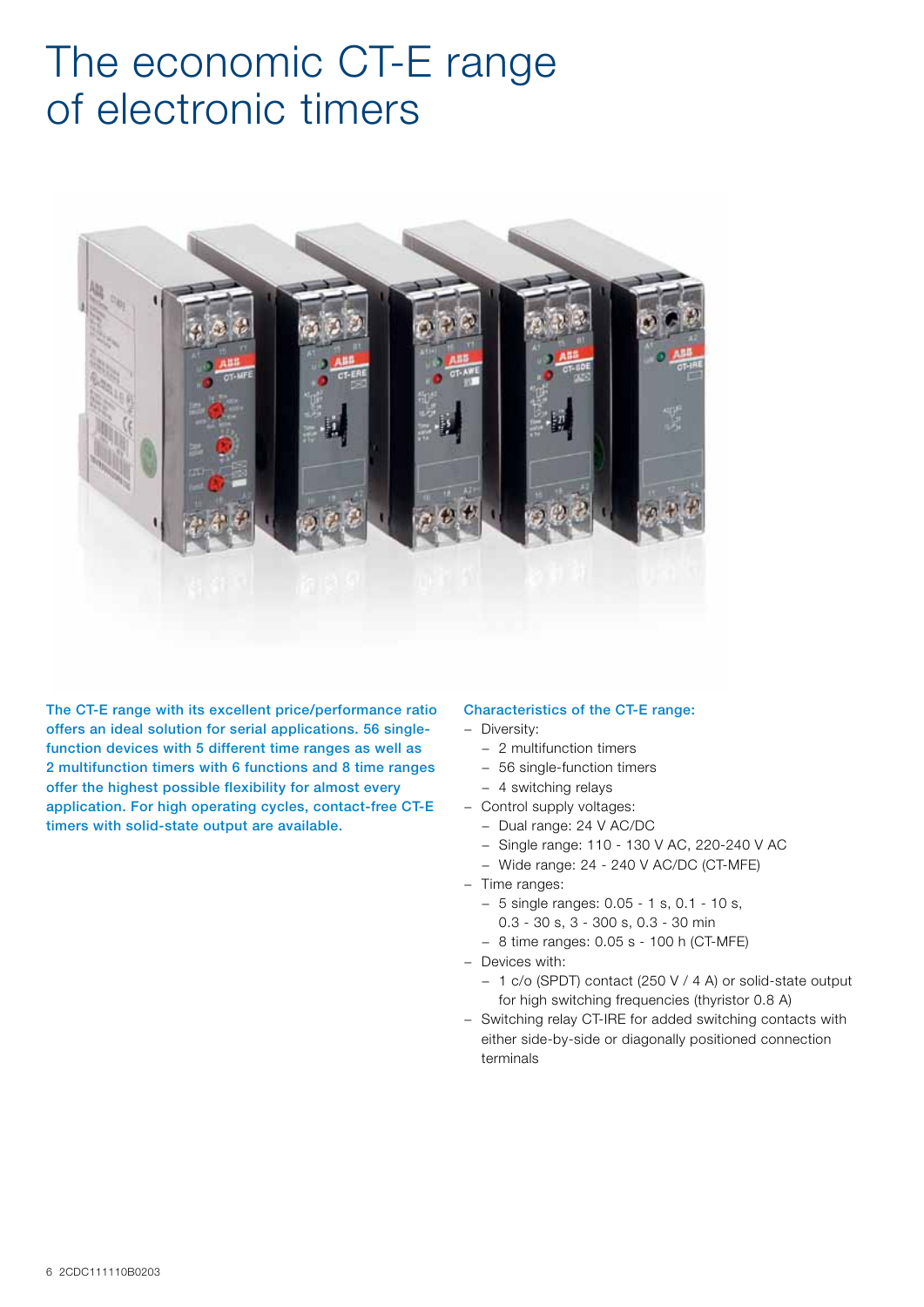#### The economic range:

The CT-E range offers a wide range of single-function timers with a very good price/performance ratio in the well-known ABB quality. With a total of 56 electronic timers and switching relays, the devices in this range are the ideal solution for most standard applications, for example in machinery.

#### Approvals / marks:

- $\frac{A_{\text{max}}}{A_{\text{max}}}$  UL 508, CAN/CSA C22.2 No.14
- $\overline{\overset{\circ}{\mathbb{G}}}$  GL<br> $\overset{\circ}{\mathbb{G}}$  GC
- C GOST<br>CB CB scl
- $CB$  scheme<sup>1)</sup>
- $\circledR$  CCC<sup>1)</sup>
- **®** RMRS  $c\epsilon$
- $\bullet$  C-Tick
- 1) Except CT-MKE, CT-EKE and CT-AKE

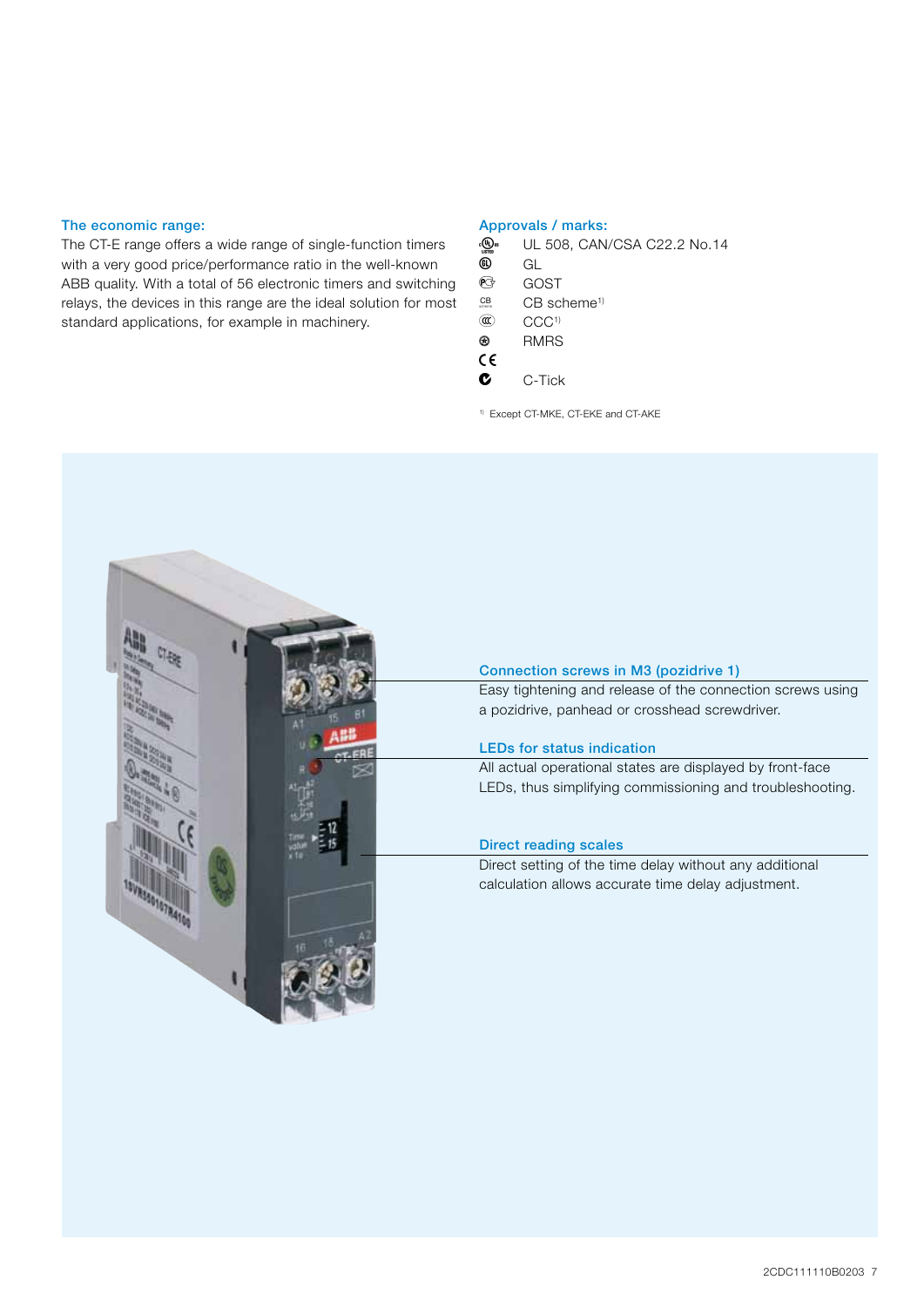## The high-end CT-S range of electronic timers in a new housing

### **NEW**





The highly sophisticated CT-S range is ABB's most modern and universal time relay range. This program includes 24 single-function devices and 16 multifunction timers with up to 11 functions offering the highest flexibility in operation. The devices feature 7 or 10 time ranges that are adjustable from 0.05 seconds to 300 hours.

#### !NEW!

Extended temperature range from -40 °C to 85 °C



#### Characteristics of the CT-S range:

- − Diversity:
	- − 8 multifunction timers
	- − 13 single-function timers
- − Control supply voltages:
	- − Multi range: 24 48 V DC, 24 240 V AC
	- − Wide range: 24 240 V AC/DC
	- − Single range: 380 440 V AC
- − Devices with:
	- − 1 or 2 c/o (SPDT) contacts
	- − 2nd c/o (SPDT) contact can be selected as instantaneous contact
	- − Remote potentiometer connection
	- − Control input with volt-free (dry/floating) or voltage-related (wet/non-floating) triggering e.g. to start timing, pause timing

#### Approvals / marks:

- $A_{\text{LSTM}}^{\text{Gup}}$  UL 508, CAN/CSA C22.2 No.14
- $\overline{\overset{\circ}{\mathbb{C}}}$  GL <sup>1)</sup><br> $\overline{\overset{\circ}{\mathbb{C}}}$  GOS
	- GOST
- $CB$  scheme  $^{2)}$
- CCC CCC
- a
- $\bullet$  C-Tick
- 1) Except CT-VBS.xx
- 2) Pending for CT-ARS.xx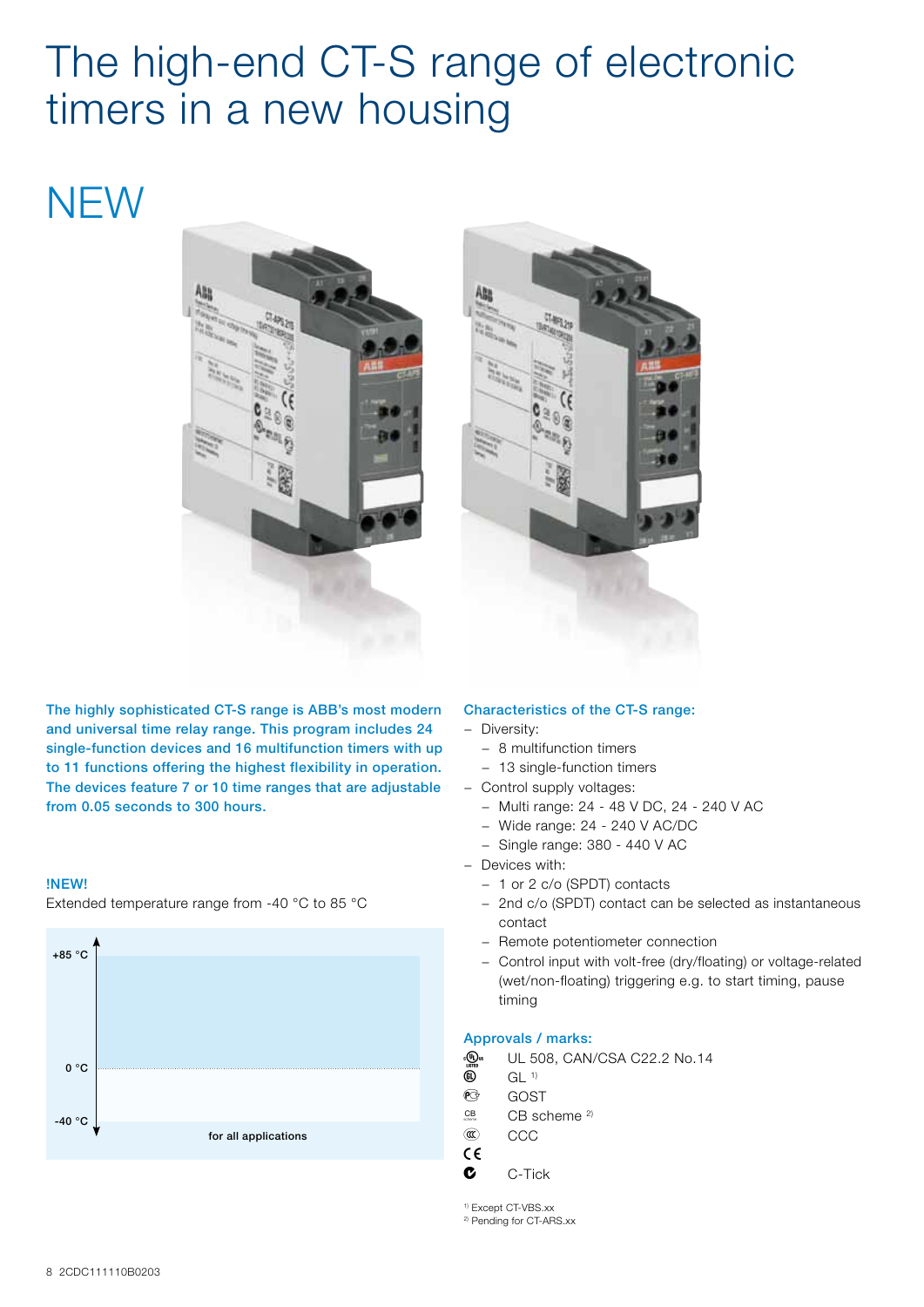

#### The CT-S range in a new housing:

The universal CT-S range offers all devices in a new housing, which provides two different connection possibilities: Doublechamber cage connection terminals or Push-in terminals. The functionality can be extended with different accessories such as a remote potentiometer.

#### Snap On Housing

Tool free mounting of housing on DIN rail

#### Time range preselection

Direct assignment of the preselected time range to the fine adjustment potentiometer scale by multicolor scales.

#### Indication of all operational states

All actual operational states are displayed by front-face LEDs, thus simplifying commissioning and troubleshooting.

#### Integrated marker labels

Integrated markers allow the product to be marked quickly and simply. No additional marking labels are required.



#### Double-chamber cage connection terminals

Double-chamber cage connection terminals provide connection of wires up to  $2 \times 2.5$  mm<sup>2</sup> ( $2 \times 14$  AWG), rigid or fine-strand, with or without ferrules. Potential distribution does not require additional terminals.



#### Easy Connect Technology

Innovative Push-in connection terminals for tool-free installation. The connection is gas-proof and has the same connection direction as the double-chamber cage connection terminals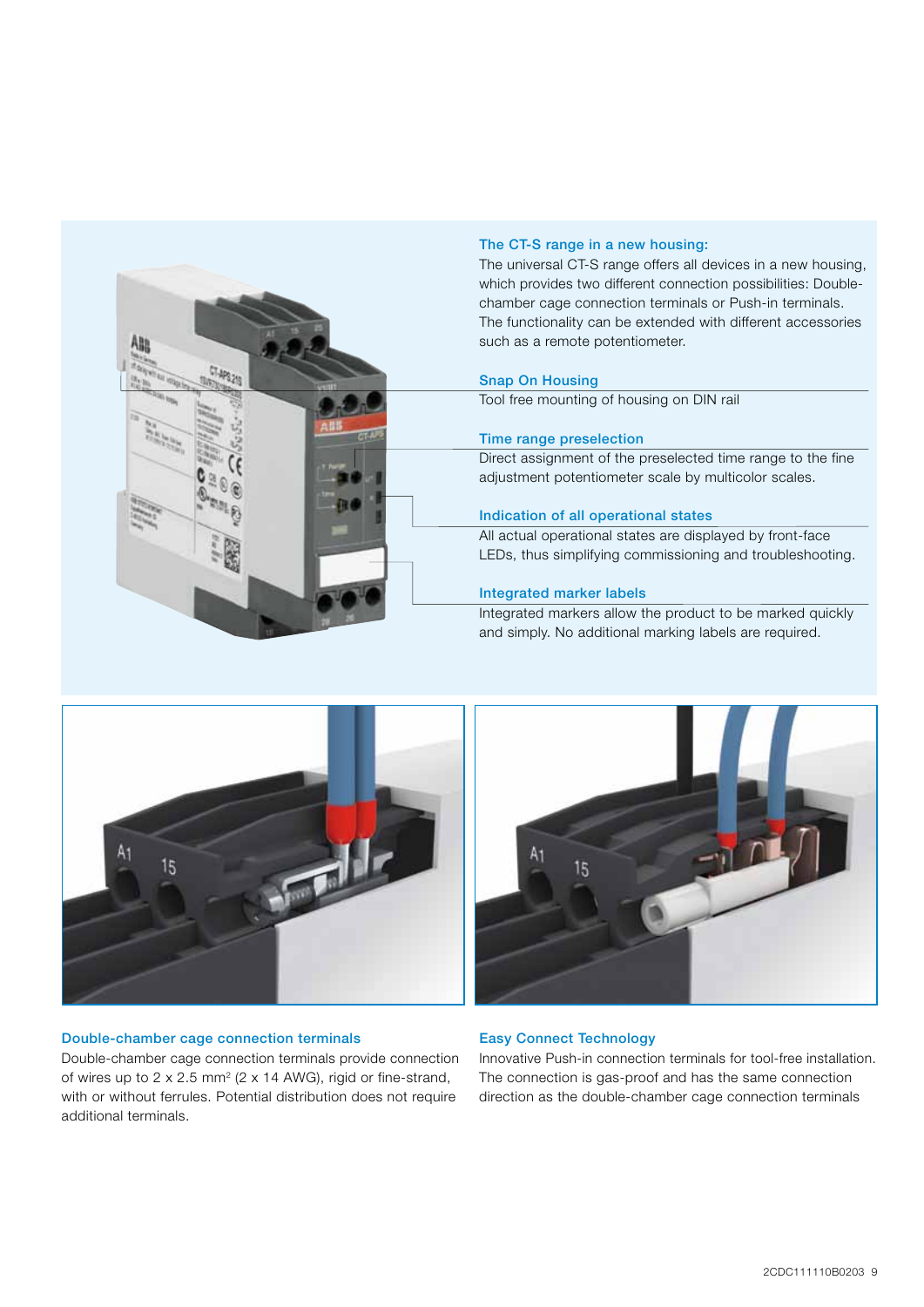## Accessories for the CT-S range

To extend the functionalities of the CT-S range you can use one of the following accessories:

#### Remote potentiometer connection

The CT-S range offers the possibility of connecting a remote potentiometer for the fine adjustment of the time delay. When an external potentiometer is connected, the internal front-face potentiometer is disabled.

#### Sealable transparent cover

Protection against unauthorized changes of time and threshold values. Available as an accessory.



### The timing functions in detail

The symbols are printed on all multifunction electronic timers to make adjustment as easy as possible. The following table explains which symbol represents which function.

| <b>Symbol</b>                   | <b>Function</b>                          |
|---------------------------------|------------------------------------------|
| $\boxtimes$                     | ON delay                                 |
|                                 | OFF delay                                |
| $\bowtie$ $\blacksquare$        | ON and OFF delay                         |
| 1.N⊠                            | Impulse ON                               |
| $1\sqrt{1}$                     | Impulse OFF                              |
| 1∏≌                             | Impulse ON and OFF                       |
| Л⊠                              | Flasher starting with ON                 |
| $\Box$                          | Flasher starting with OFF                |
| Л警                              | Flasher starting with ON or OFF          |
| ≌Π                              | Pulse generator starting with ON or OFF  |
| $\overline{11}$                 | Pulse former                             |
| Δ                               | Star-delta change-over                   |
| $\triangle$ 1 $\Gamma$          | Star-delta change-over with impulse      |
| A⊠                              | Star-delta change-over twice ON-delayed  |
| ┌─┐                             | Switching relay                          |
|                                 | ON/OFF function                          |
| ⊠+                              | Accumulative ON delay                    |
| ⊠1Л                             | Fixed impulse with adjustable time delay |
| $\blacksquare$ 1 $\blacksquare$ | Adjustable impulse with fixed time delay |

For further information please have a look at:

Catalogue (2CDC 110 004 C0207)

Panorama (2CDC 110 065 C0201)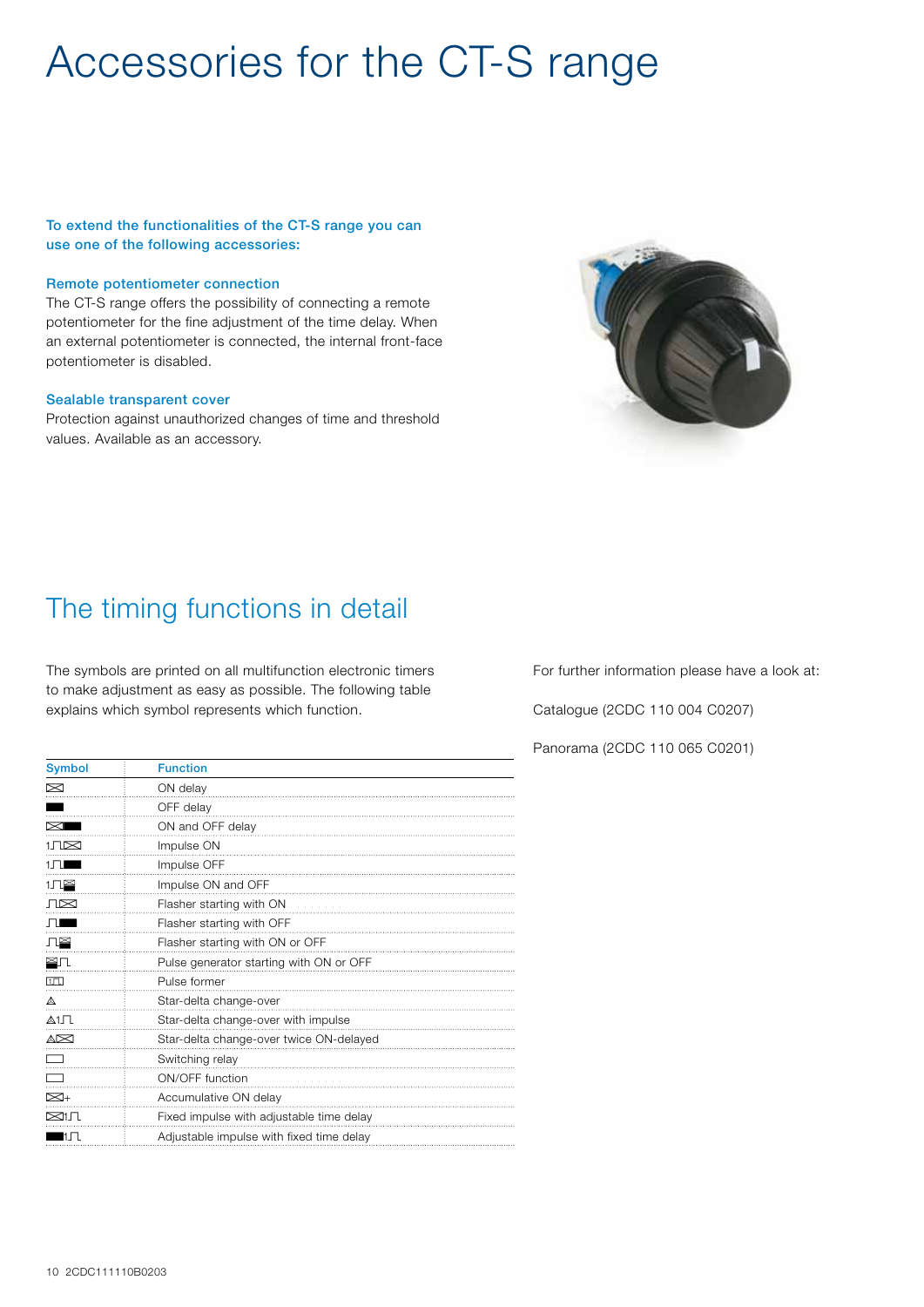### **Notes**